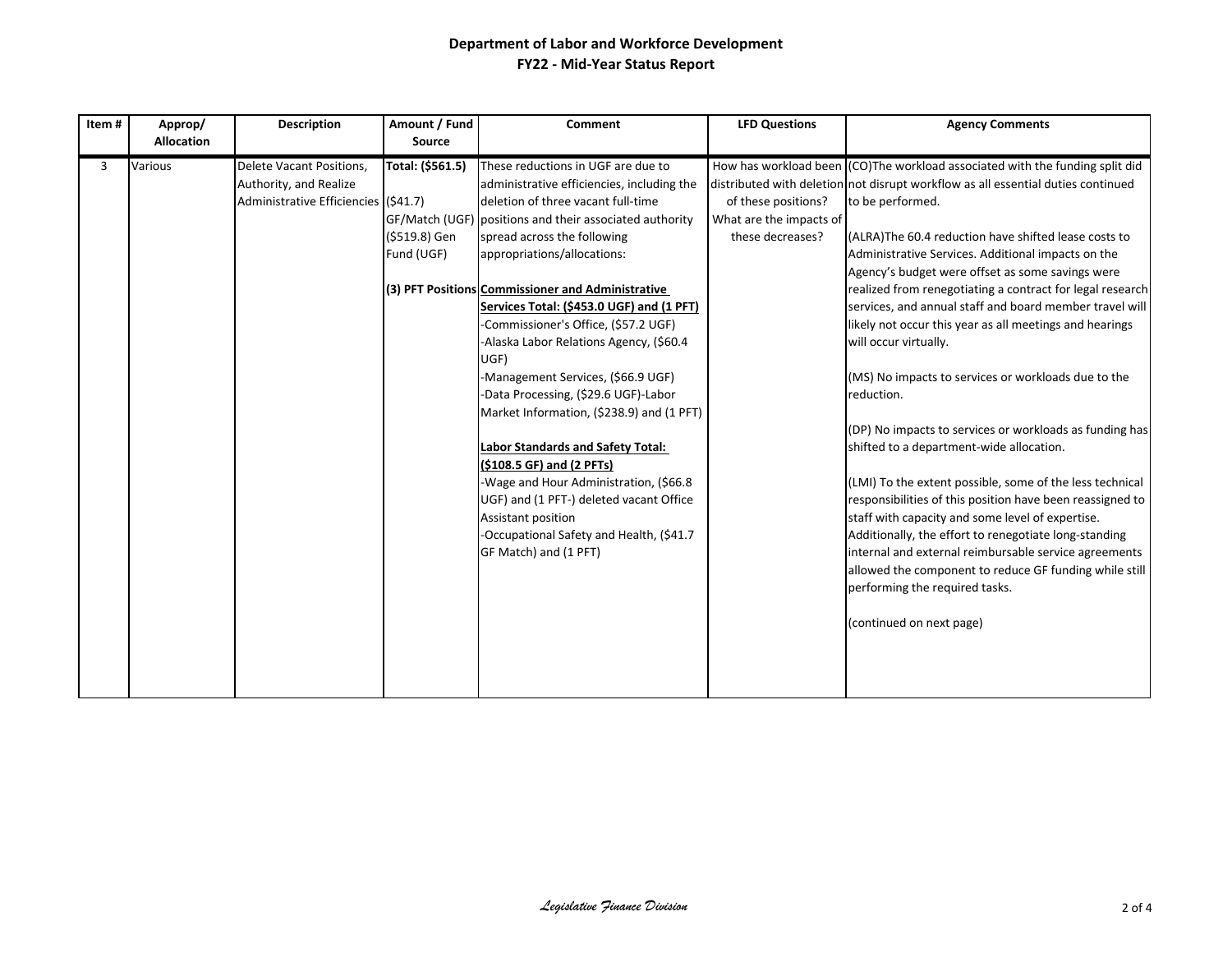| Item# | Approp/<br><b>Description</b><br><b>Allocation</b>                                                    |  | Amount / Fund<br>Source                                                                | Comment     | <b>LFD Questions</b> | <b>Agency Comments</b>                                                                                                                                                                                                                                                                                                                                                                                                                                                                                                                                                                                                                                                                                                                                                                                                                                                                                                                                                                                                                                                                                                                                                                                       |
|-------|-------------------------------------------------------------------------------------------------------|--|----------------------------------------------------------------------------------------|-------------|----------------------|--------------------------------------------------------------------------------------------------------------------------------------------------------------------------------------------------------------------------------------------------------------------------------------------------------------------------------------------------------------------------------------------------------------------------------------------------------------------------------------------------------------------------------------------------------------------------------------------------------------------------------------------------------------------------------------------------------------------------------------------------------------------------------------------------------------------------------------------------------------------------------------------------------------------------------------------------------------------------------------------------------------------------------------------------------------------------------------------------------------------------------------------------------------------------------------------------------------|
| 3     | Various<br>Delete Vacant Positions,<br>Authority, and Realize<br>Administrative Efficiencies (\$41.7) |  | Total: (\$561.5)<br>GF/Match (UGF)<br>(\$519.8) Gen<br>Fund (UGF)<br>(3) PFT Positions | (continued) | (continued)          | (continued)<br>(LSS) The deleted Wage and Hour (WH) Office Assistant<br>2 (OA 2) position has increased the volume of work for<br>the remaining OA 2 position. The OA 2 position serves<br>a forward-facing public service counter which needs to<br>remain open and fully staffed at all times. The OA 2<br>also processes, logs, and assigns initial wage claims to<br>the WH Investigators. With the removal of the<br>additional OA 2 position, WH Investigators and<br>Technicians have to man the front counter and perform<br>the essential job functions of the OA 2 when the<br>position is vacant or when the incumbent is out of the<br>office. This pulls the Investigators and the Technicians<br>away from their normal duties.<br>The deletion of the Occupational Safety and Health<br>(OSH) Administrative Assistant 1 (AA 1) position has<br>had a negligible impact on OSH's abilities to meet their<br>mission. The administrative duties have been re-<br>assigned to the remaining AA 1s as well as the AA 2,<br>and administrative efficiencies (i.e. more efficient<br>internal administrative policies and procedures), have<br>further reduced the impact of losing this position. |